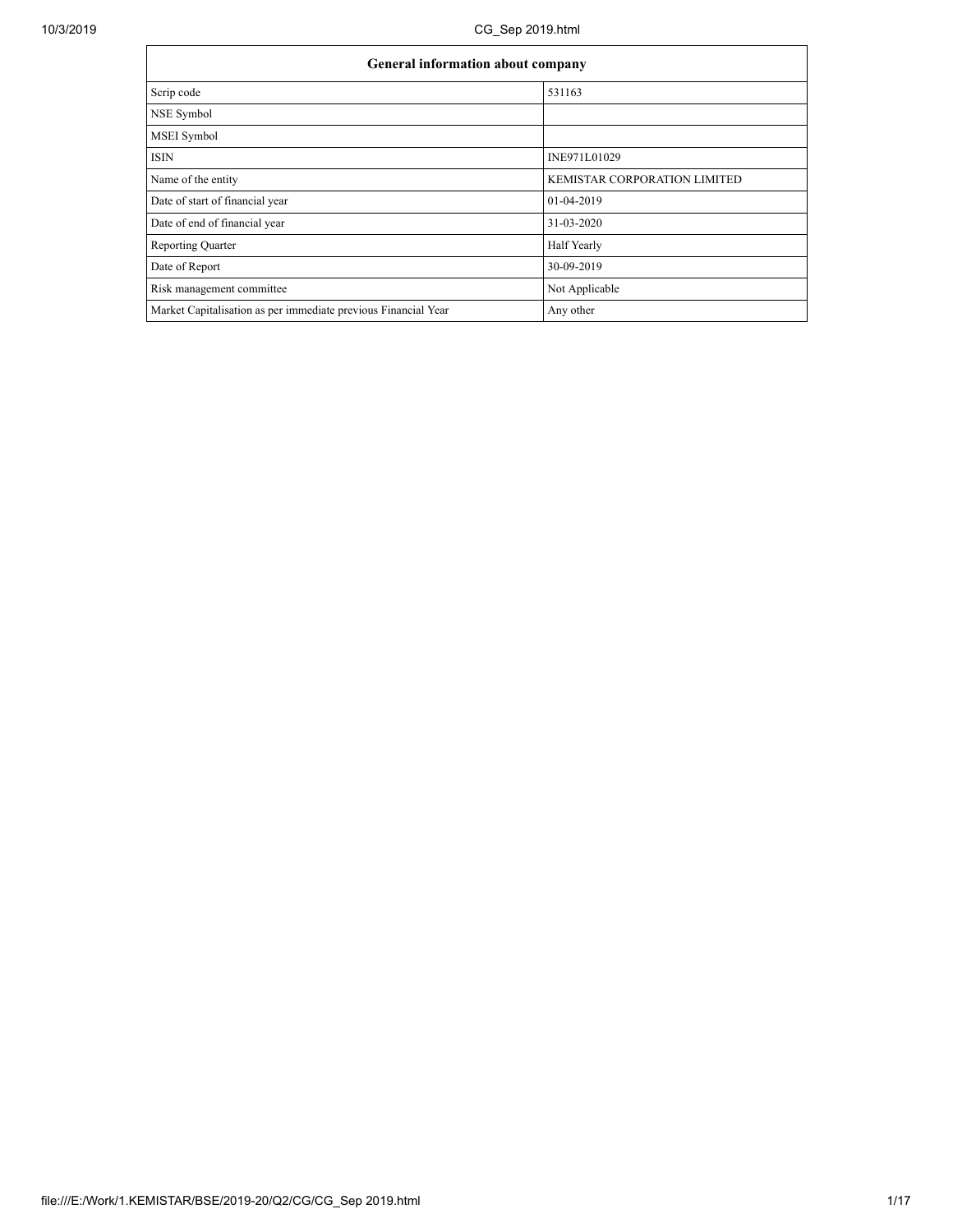## **Annexure I**

## **Annexure I to be submitted by listed entity on quarterly basis**

|                       |                     |            |                                                       |                            |                               |                          |                                          | <b>I. Composition of Board of Directors</b>                          |                      |                                            |                                                                                                                                             |                                                                                                                                                                |                                                                                                                                                                    |                                                                                                                                                                                               |                    |
|-----------------------|---------------------|------------|-------------------------------------------------------|----------------------------|-------------------------------|--------------------------|------------------------------------------|----------------------------------------------------------------------|----------------------|--------------------------------------------|---------------------------------------------------------------------------------------------------------------------------------------------|----------------------------------------------------------------------------------------------------------------------------------------------------------------|--------------------------------------------------------------------------------------------------------------------------------------------------------------------|-----------------------------------------------------------------------------------------------------------------------------------------------------------------------------------------------|--------------------|
|                       |                     |            |                                                       |                            |                               |                          |                                          | Disclosure of notes on composition of board of directors explanatory |                      |                                            |                                                                                                                                             |                                                                                                                                                                |                                                                                                                                                                    |                                                                                                                                                                                               |                    |
|                       |                     |            |                                                       |                            |                               |                          |                                          | Wether the listed entity has a Regular Chairperson   Yes             |                      |                                            |                                                                                                                                             |                                                                                                                                                                |                                                                                                                                                                    |                                                                                                                                                                                               |                    |
|                       |                     |            |                                                       |                            |                               |                          |                                          | Whether Chairperson is related to MD or CEO                          |                      | Yes                                        |                                                                                                                                             |                                                                                                                                                                |                                                                                                                                                                    |                                                                                                                                                                                               |                    |
| of the Director       | PAN                 | <b>DIN</b> | Category 1<br>of directors                            | Category 2<br>of directors | Category<br>3 of<br>directors | Date<br>of<br>Birth      | <b>Initial Date</b><br>of<br>appointment | Date of Re-<br>appointment                                           | Date of<br>cessation | Tenure<br>of<br>director<br>(in<br>months) | No of<br>Directorship<br>in listed<br>entities<br>including this<br>listed entity<br>(Refer<br>Regulation<br>17A of Listing<br>Regulations) | No of<br>Independent<br>Directorship in<br>listed entities<br>including this<br>listed entity<br>(Refer<br>Regulation<br>$17A(1)$ of<br>Listing<br>Regulations | Number of<br>memberships in<br>Audit/<br>Stakeholder<br>Committee(s)<br>including this<br>listed entity<br>(Refer Regulation<br>$26(1)$ of Listing<br>Regulations) | No of post of<br>Chairperson in<br>Audit/ Stakeholder<br>Committee held in<br>listed entities<br>including this listed pro<br>entity (Refer<br>Regulation 26(1) of<br>Listing<br>Regulations) | No<br>$\mathbf{F}$ |
| <b>NKUMAR</b>         | AFJPP0418F          | 01157786   | Executive<br>Director                                 | Chairperson MD             |                               | $04 -$<br>$11-$<br>1974  | 30-09-2011                               | 11-01-2019                                                           |                      | 60                                         |                                                                                                                                             | $\mathbf{0}$                                                                                                                                                   |                                                                                                                                                                    | $\Omega$                                                                                                                                                                                      |                    |
| <b>IOTTAMBHAI</b>     | AFJPP0355B          | 02458676   | Non-<br>Executive -<br>Non<br>Independent<br>Director | Not<br>Applicable          |                               | $01 -$<br>$06 -$<br>1943 | 06-02-2019                               |                                                                      |                      |                                            |                                                                                                                                             | $\mathbf{0}$                                                                                                                                                   |                                                                                                                                                                    | 0                                                                                                                                                                                             |                    |
| <b>ISHKUMAR</b><br>HA | ANOPB6174M 06542441 |            | Non-<br>Executive -<br>Independent<br>Director        | Not<br>Applicable          |                               | $01 -$<br>$06 -$<br>1975 | 27-04-2018                               |                                                                      |                      | 60                                         |                                                                                                                                             |                                                                                                                                                                | $\mathbf{0}$                                                                                                                                                       |                                                                                                                                                                                               |                    |
| <b>NABEN</b>          | AVOPP7311G          | 07157817   | Non-<br>Executive -<br>Independent<br>Director        | Not<br>Applicable          |                               | $03 -$<br>$02 -$<br>1965 | 30-09-2015                               |                                                                      |                      | 60                                         |                                                                                                                                             |                                                                                                                                                                | 2                                                                                                                                                                  | 0                                                                                                                                                                                             |                    |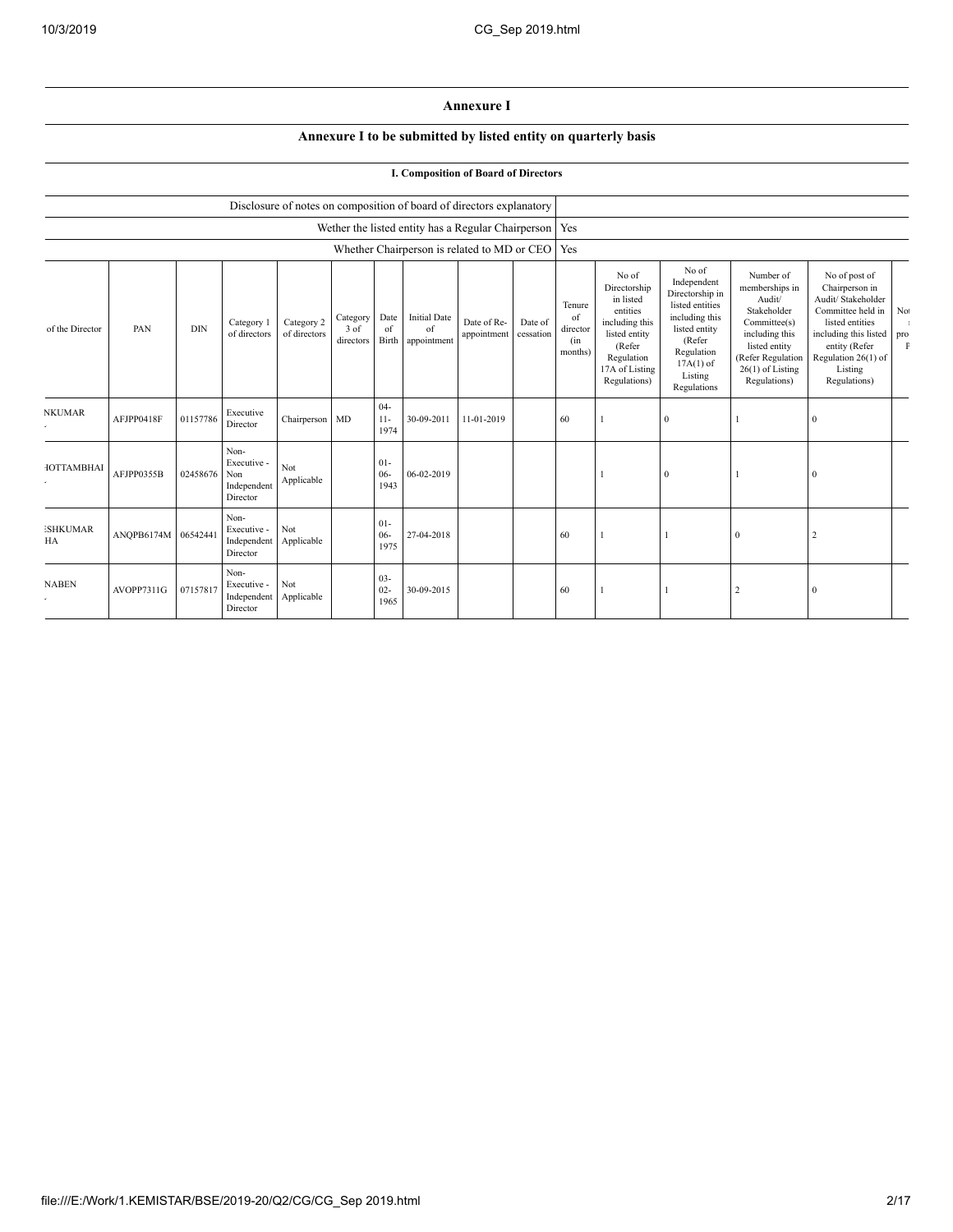|                | <b>Audit Committee Details</b> |                                                              |                                         |                            |                        |                      |         |  |  |  |
|----------------|--------------------------------|--------------------------------------------------------------|-----------------------------------------|----------------------------|------------------------|----------------------|---------|--|--|--|
|                |                                | Whether the Audit Committee has a Regular Chairperson<br>Yes |                                         |                            |                        |                      |         |  |  |  |
| <b>Sr</b>      | DIN<br>Number                  | Name of Committee<br>members                                 | Category 1 of directors                 | Category 2 of<br>directors | Date of<br>Appointment | Date of<br>Cessation | Remarks |  |  |  |
|                | 06542441                       | <b>MAHESHKUMAR</b><br><b>BALDHA</b>                          | Non-Executive - Independent<br>Director | Chairperson                | 06-02-2019             |                      |         |  |  |  |
| $\overline{c}$ | 01157786                       | <b>KETANKUMAR</b><br>PATEL                                   | <b>Executive Director</b>               | Member                     | 06-02-2019             |                      |         |  |  |  |
| 3              | 07157817                       | NAYANABEN PATEL                                              | Non-Executive - Independent<br>Director | Member                     | 06-02-2019             |                      |         |  |  |  |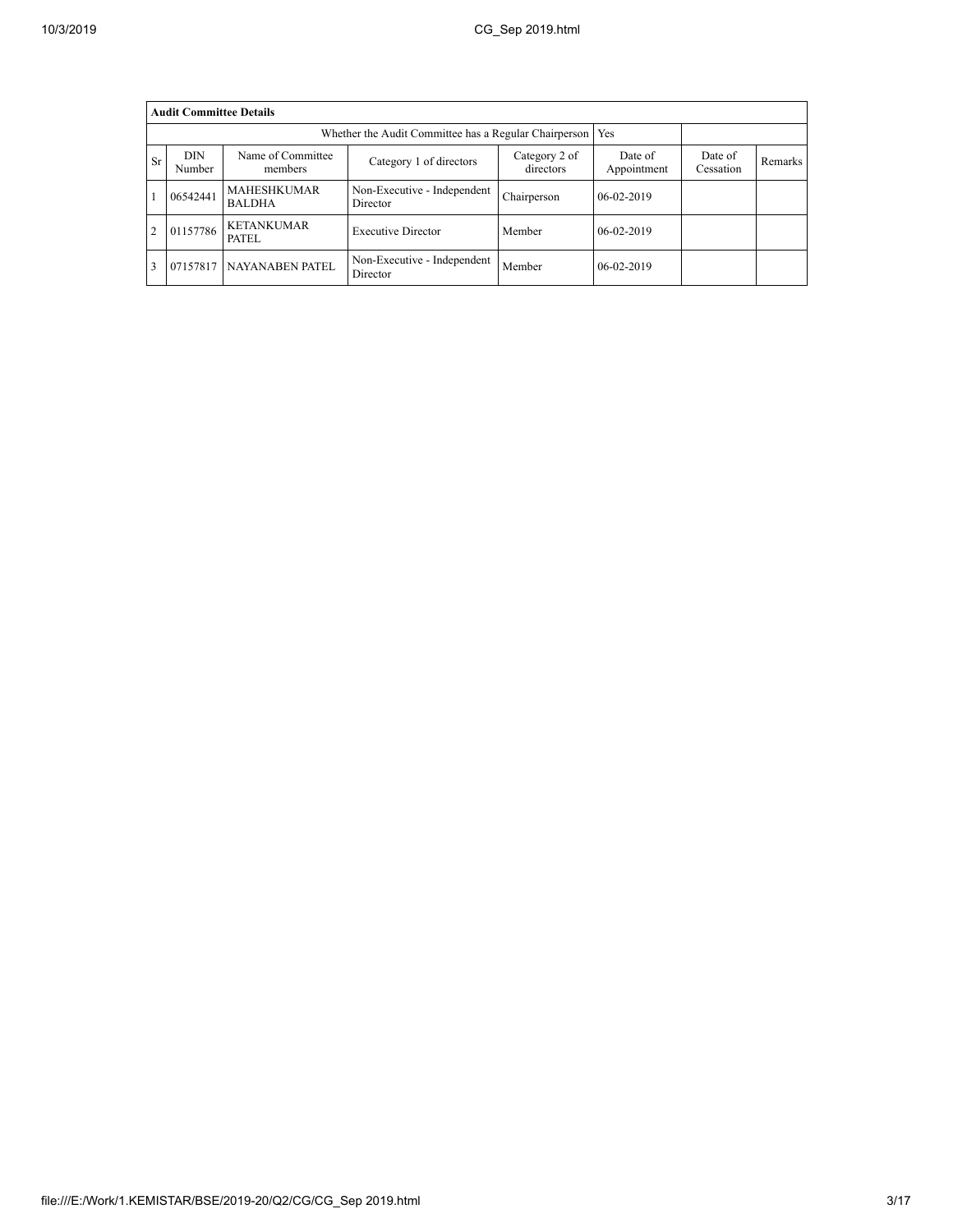$\overline{a}$ 

|           | Nomination and remuneration committee                                                                         |                                                                             |                                             |                      |                |  |  |  |  |  |  |
|-----------|---------------------------------------------------------------------------------------------------------------|-----------------------------------------------------------------------------|---------------------------------------------|----------------------|----------------|--|--|--|--|--|--|
|           |                                                                                                               | Whether the Nomination and remuneration committee has a Regular Chairperson |                                             | Yes                  |                |  |  |  |  |  |  |
| <b>Sr</b> | Name of Committee<br><b>DIN</b><br>Category 2 of<br>Category 1 of directors<br>directors<br>Number<br>members |                                                                             | Date of<br>Appointment                      | Date of<br>Cessation | <b>Remarks</b> |  |  |  |  |  |  |
|           | 06542441                                                                                                      | MAHESHKUMAR<br><b>BALDHA</b>                                                | Non-Executive - Independent<br>Director     | Chairperson          | 27-04-2018     |  |  |  |  |  |  |
|           |                                                                                                               | 07157817 NAYANABEN PATEL                                                    | Non-Executive - Independent<br>Director     | Member               | 27-04-2018     |  |  |  |  |  |  |
|           | 02458676                                                                                                      | PARSHOTTAMBHAI<br>PATEL                                                     | Non-Executive - Non<br>Independent Director | Member               | 06-02-2019     |  |  |  |  |  |  |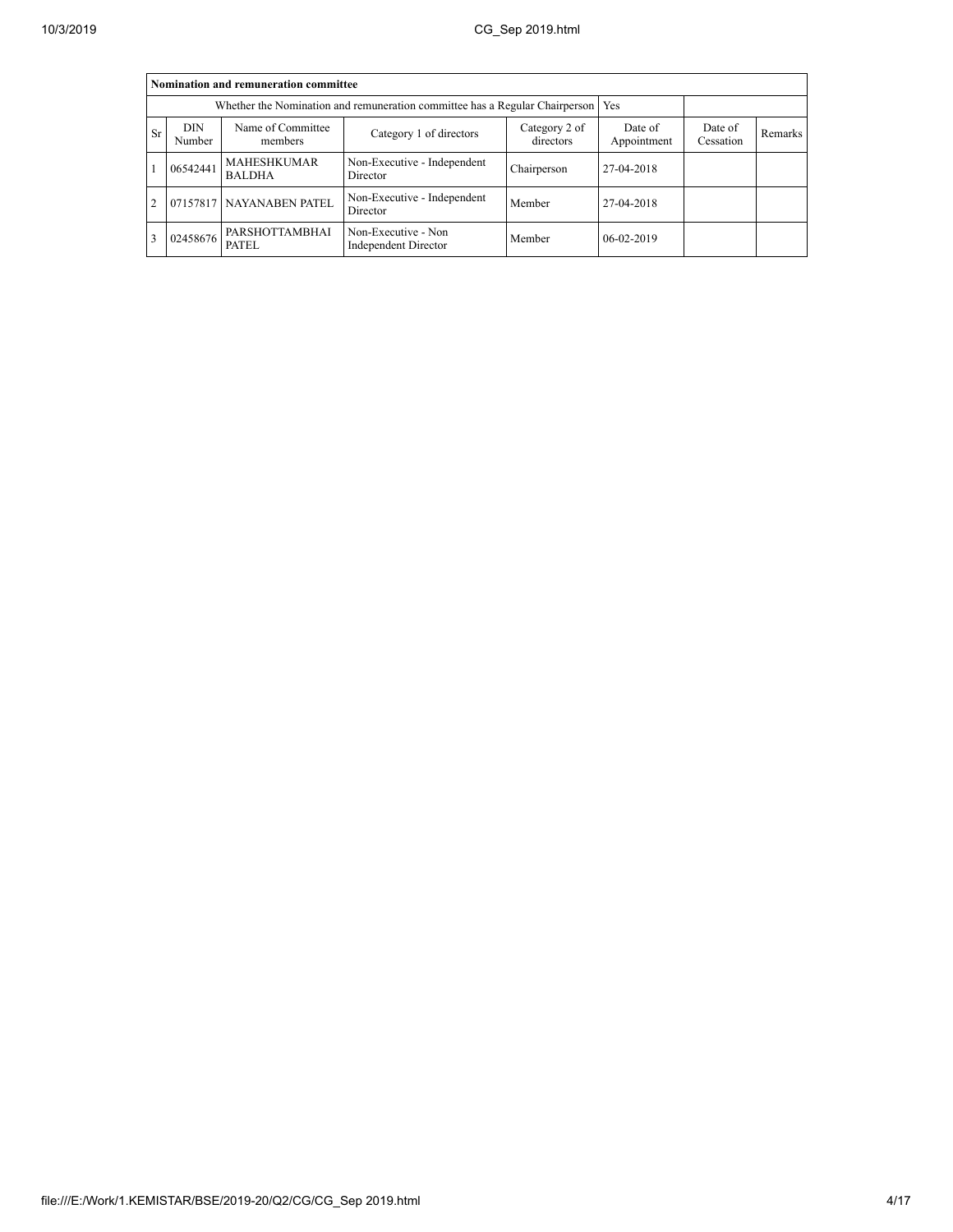|                |                                                                                                               | <b>Stakeholders Relationship Committee</b> |                                             |                      |            |  |  |
|----------------|---------------------------------------------------------------------------------------------------------------|--------------------------------------------|---------------------------------------------|----------------------|------------|--|--|
|                |                                                                                                               |                                            |                                             |                      |            |  |  |
| <b>Sr</b>      | Name of Committee<br><b>DIN</b><br>Category 2 of<br>Category 1 of directors<br>directors<br>Number<br>members |                                            | Date of<br>Appointment                      | Date of<br>Cessation | Remarks    |  |  |
|                | 06542441                                                                                                      | <b>MAHESHKUMAR</b><br><b>BALDHA</b>        | Non-Executive - Independent<br>Director     | Chairperson          | 12-08-2019 |  |  |
| $\overline{c}$ |                                                                                                               | 07157817 NAYANABEN PATEL                   | Non-Executive - Independent<br>Director     | Member               | 12-08-2019 |  |  |
|                | 02458676                                                                                                      | PARSHOTTAMBHAI<br>PATEL.                   | Non-Executive - Non<br>Independent Director | Member               | 30-05-2019 |  |  |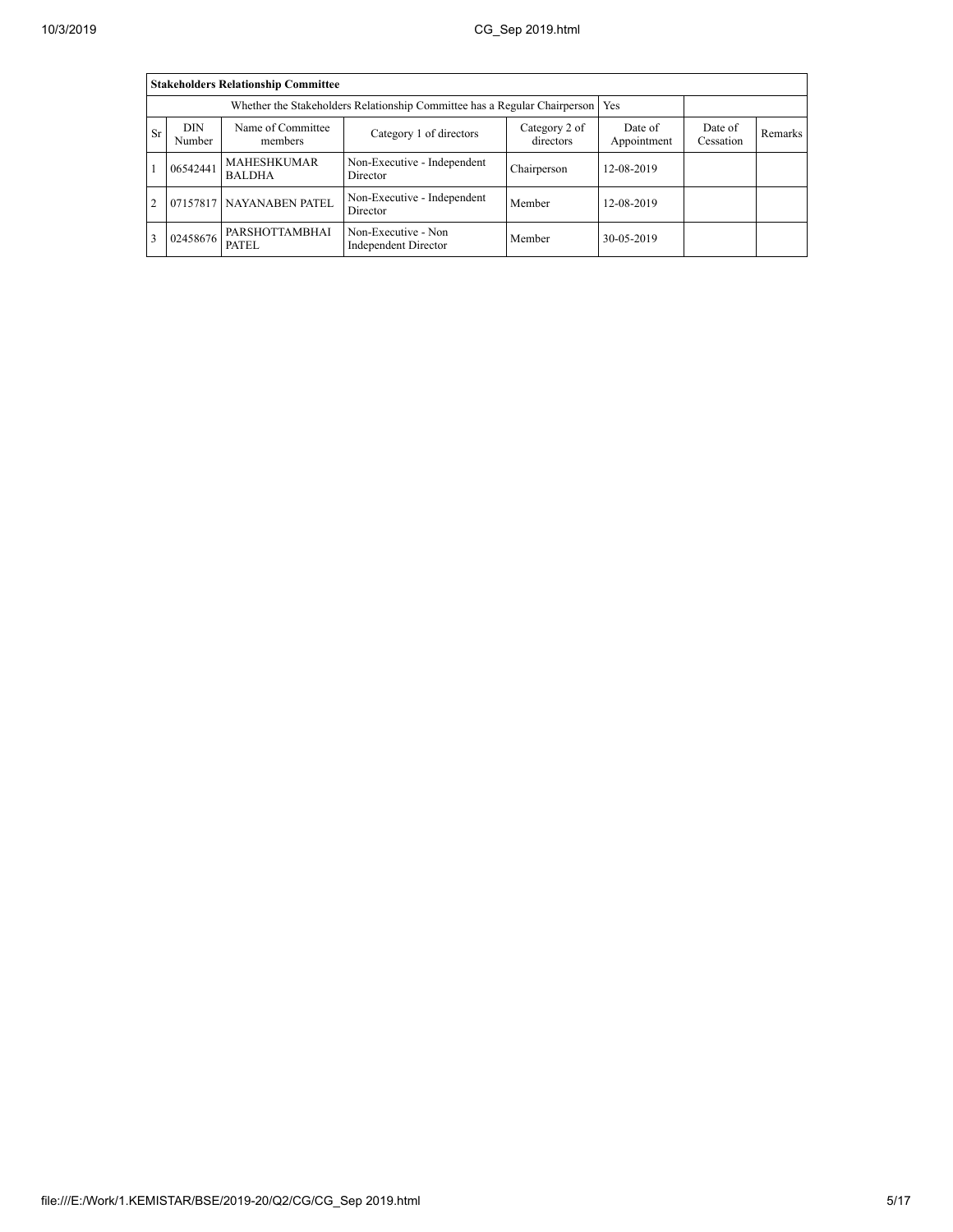|     | <b>Risk Management Committee</b> |                                                                 |                            |                            |                        |                      |                |  |  |  |  |
|-----|----------------------------------|-----------------------------------------------------------------|----------------------------|----------------------------|------------------------|----------------------|----------------|--|--|--|--|
|     |                                  | Whether the Risk Management Committee has a Regular Chairperson |                            |                            |                        |                      |                |  |  |  |  |
| -Sr | DIN<br>Number                    | Name of Committee<br>members                                    | Category 1 of<br>directors | Category 2 of<br>directors | Date of<br>Appointment | Date of<br>Cessation | <b>Remarks</b> |  |  |  |  |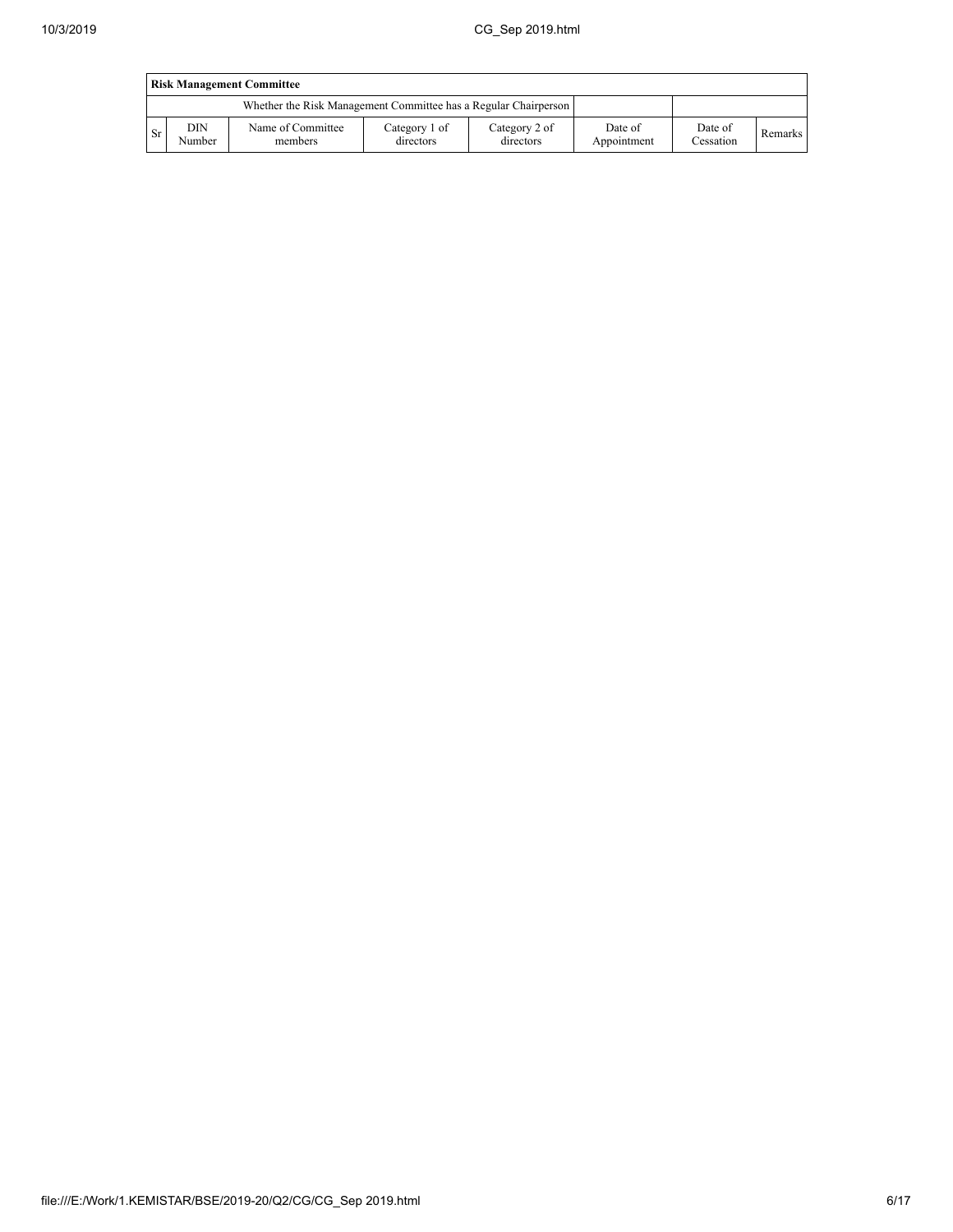|      | <b>Corporate Social Responsibility Committee</b> |                                                                                      |                            |                            |                        |                      |                |  |  |  |
|------|--------------------------------------------------|--------------------------------------------------------------------------------------|----------------------------|----------------------------|------------------------|----------------------|----------------|--|--|--|
|      |                                                  | Whether the Corporate Social Responsibility Committee has a Regular Chairperson   No |                            |                            |                        |                      |                |  |  |  |
| - Sr | DIN<br>Number                                    | Name of Committee<br>members                                                         | Category 1 of<br>directors | Category 2 of<br>directors | Date of<br>Appointment | Date of<br>Cessation | <b>Remarks</b> |  |  |  |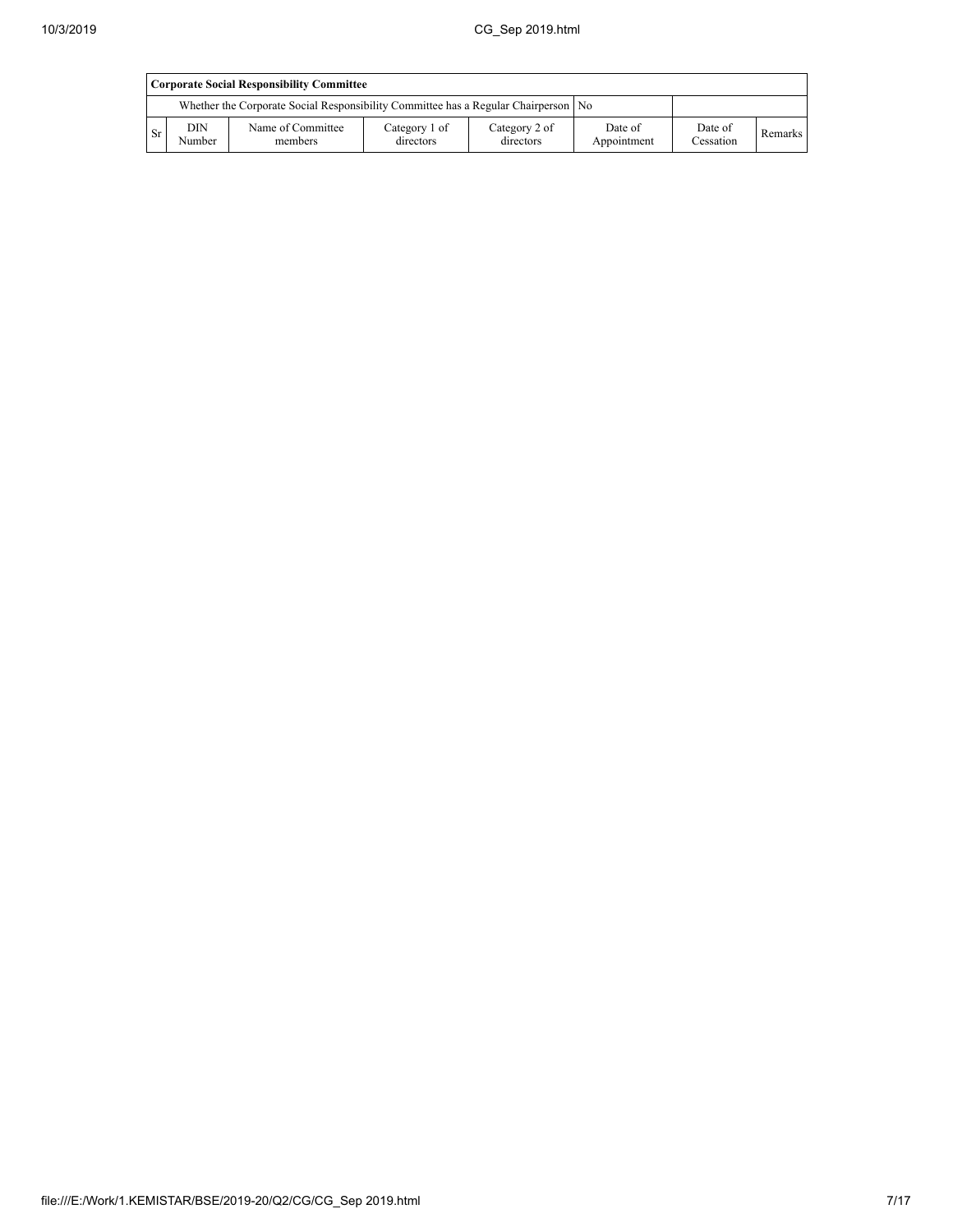| <b>Other Committee</b> |                                                                                                                                     |  |  |
|------------------------|-------------------------------------------------------------------------------------------------------------------------------------|--|--|
|                        | Sr   DIN Number   Name of Committee members   Name of other committee   Category 1 of directors   Category 2 of directors   Remarks |  |  |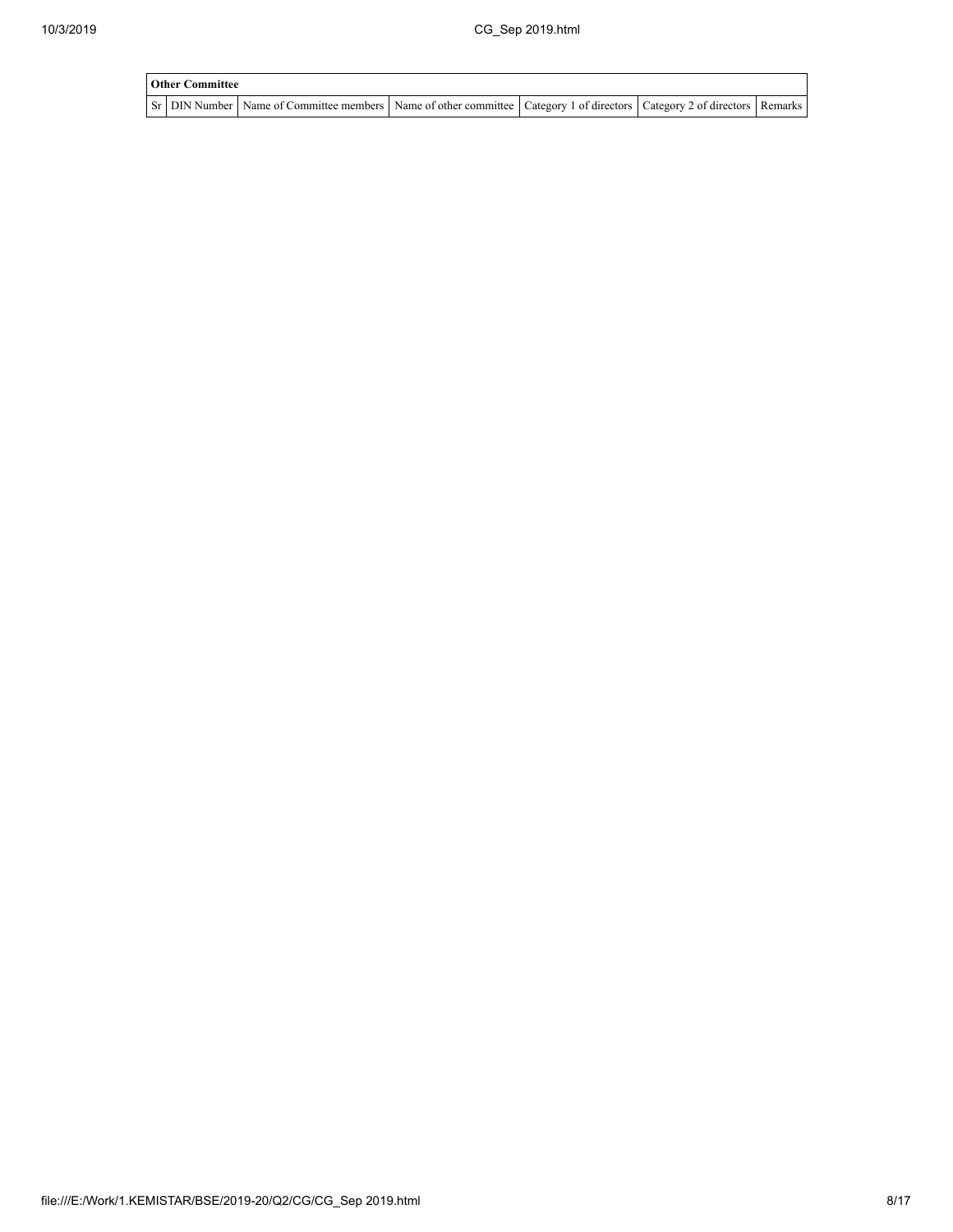$\mathbf{r}$ 

|                | <b>Annexure 1</b>                                           |                                                             |                                                                   |                                       |                                                     |                                    |                                                           |  |  |  |
|----------------|-------------------------------------------------------------|-------------------------------------------------------------|-------------------------------------------------------------------|---------------------------------------|-----------------------------------------------------|------------------------------------|-----------------------------------------------------------|--|--|--|
|                | Annexure 1                                                  |                                                             |                                                                   |                                       |                                                     |                                    |                                                           |  |  |  |
|                | <b>III. Meeting of Board of Directors</b>                   |                                                             |                                                                   |                                       |                                                     |                                    |                                                           |  |  |  |
|                | Disclosure of notes on meeting of board of                  | directors explanatory                                       |                                                                   |                                       |                                                     |                                    |                                                           |  |  |  |
| <b>Sr</b>      | $Date(s)$ of meeting<br>(if any) in the<br>previous quarter | Date(s) of<br>meeting (if any)<br>in the current<br>quarter | Maximum gap between<br>any two consecutive (in<br>number of days) | Notes for<br>not<br>providing<br>Date | Whether<br>requirement of<br>Ouorum met<br>(Yes/No) | Number of<br>Directors<br>present* | No. of Independent<br>Directors attending<br>the meeting* |  |  |  |
|                | 17-04-2019                                                  |                                                             |                                                                   |                                       | Yes                                                 | 4                                  |                                                           |  |  |  |
| $\overline{2}$ | 30-05-2019                                                  |                                                             | 42                                                                |                                       | Yes                                                 | 4                                  | $\overline{2}$                                            |  |  |  |
| 3              |                                                             | 12-08-2019                                                  | 73                                                                |                                       | <b>Yes</b>                                          | 3                                  |                                                           |  |  |  |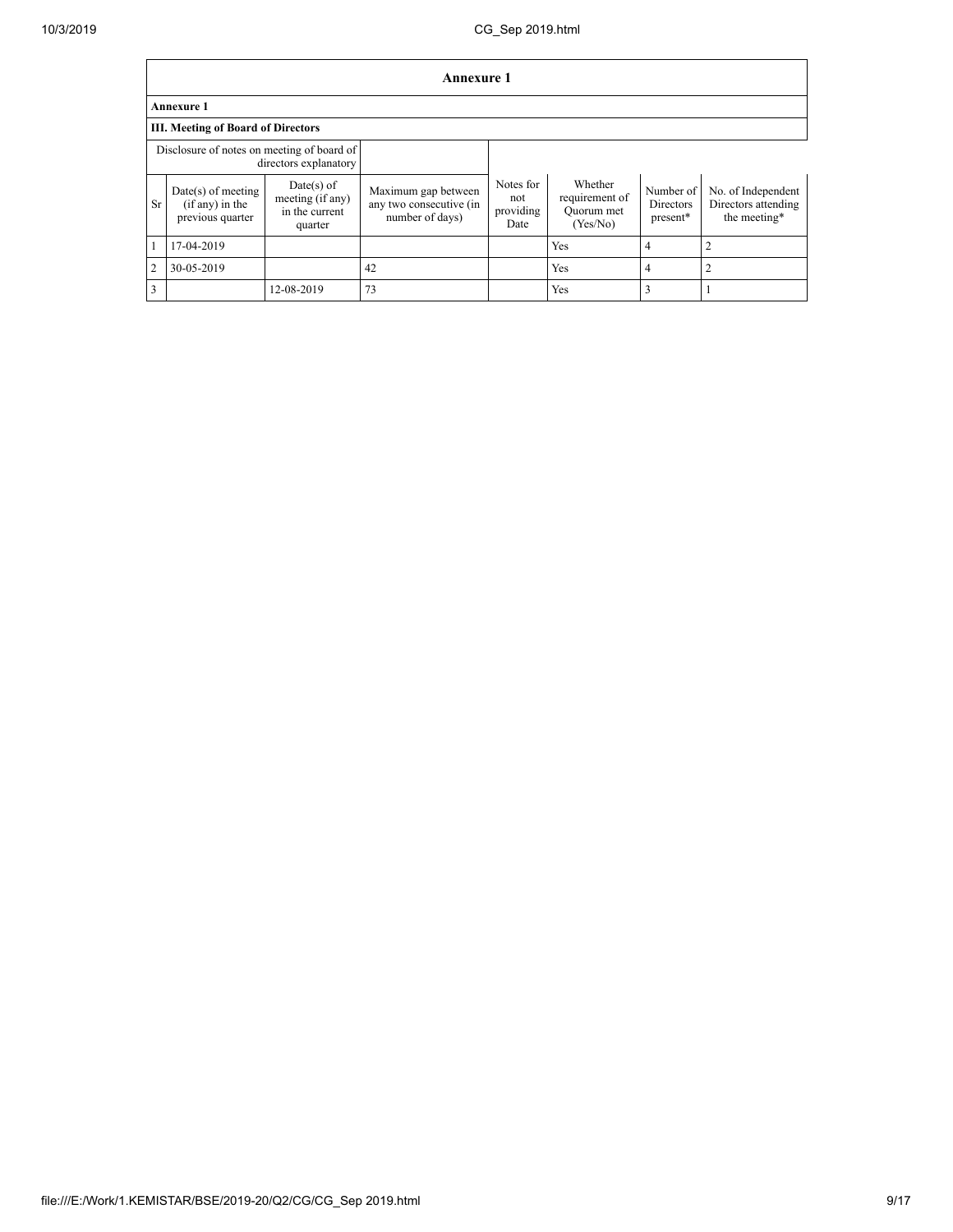|                | <b>Annexure 1</b>                                        |                                                                                                            |                                                                      |                               |                                       |                                                        |                                              |                                                                        |  |
|----------------|----------------------------------------------------------|------------------------------------------------------------------------------------------------------------|----------------------------------------------------------------------|-------------------------------|---------------------------------------|--------------------------------------------------------|----------------------------------------------|------------------------------------------------------------------------|--|
|                | <b>IV. Meeting of Committees</b>                         |                                                                                                            |                                                                      |                               |                                       |                                                        |                                              |                                                                        |  |
|                | Disclosure of notes on meeting of committees explanatory |                                                                                                            |                                                                      |                               |                                       |                                                        |                                              |                                                                        |  |
| Sr             | Name of<br>Committee                                     | $Date(s)$ of meeting (Enter<br>dates of Previous quarter and<br>Current quarter in<br>chronological order) | Maximum gap<br>between any two<br>consecutive (in<br>number of days) | Name of<br>other<br>committee | Reson for<br>not<br>providing<br>date | Whether<br>requirement<br>of Quorum<br>met<br>(Yes/No) | Number<br>of<br><b>Directors</b><br>present* | No. of<br>Independent<br><b>Directors</b><br>attending the<br>meeting* |  |
|                | Audit<br>Committee                                       | 30-05-2019                                                                                                 |                                                                      |                               |                                       | Yes                                                    | 3                                            | 2                                                                      |  |
| $\overline{c}$ | Audit<br>Committee                                       | 12-08-2019                                                                                                 | 73                                                                   |                               |                                       | Yes                                                    | 3                                            |                                                                        |  |
| 3              | <b>Stakeholders</b><br>Relationship<br>Committee         | 30-05-2019                                                                                                 |                                                                      |                               |                                       | Yes                                                    | 3                                            | 2                                                                      |  |
| $\overline{4}$ | Stakeholders<br>Relationship<br>Committee                | 12-08-2019                                                                                                 | 73                                                                   |                               |                                       | Yes                                                    | $\overline{2}$                               |                                                                        |  |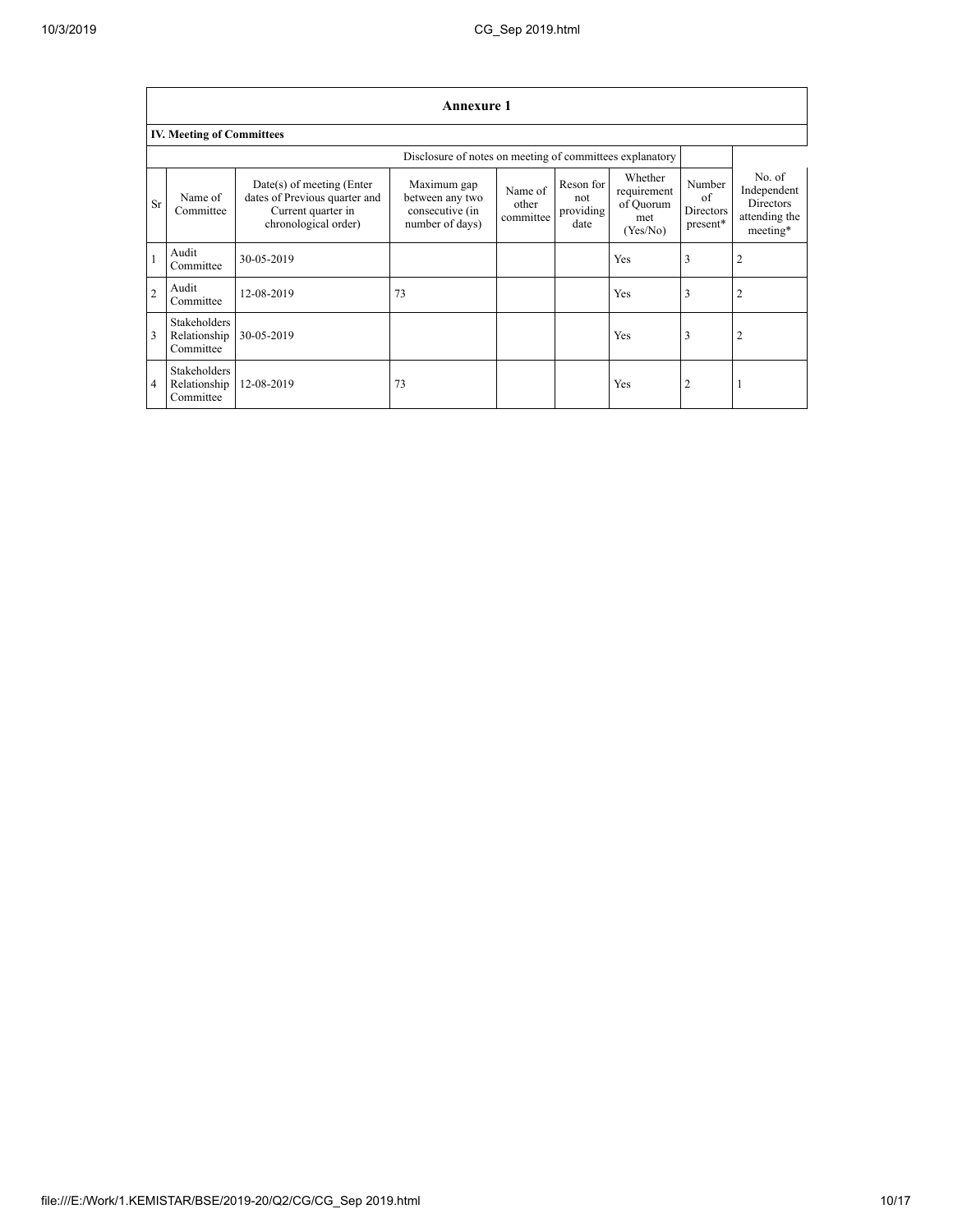|                | Annexure 1                                                                                                |                                  |                                                                    |  |  |  |  |  |
|----------------|-----------------------------------------------------------------------------------------------------------|----------------------------------|--------------------------------------------------------------------|--|--|--|--|--|
|                | V. Related Party Transactions                                                                             |                                  |                                                                    |  |  |  |  |  |
|                | Subject                                                                                                   | Compliance status<br>(Yes/No/NA) | If status is "No" details of non-<br>compliance may be given here. |  |  |  |  |  |
|                | Whether prior approval of audit committee obtained                                                        | Yes                              |                                                                    |  |  |  |  |  |
| $\overline{2}$ | Whether shareholder approval obtained for material RPT                                                    | NA                               |                                                                    |  |  |  |  |  |
| 3              | Whether details of RPT entered into pursuant to omnibus approval<br>have been reviewed by Audit Committee | Yes                              |                                                                    |  |  |  |  |  |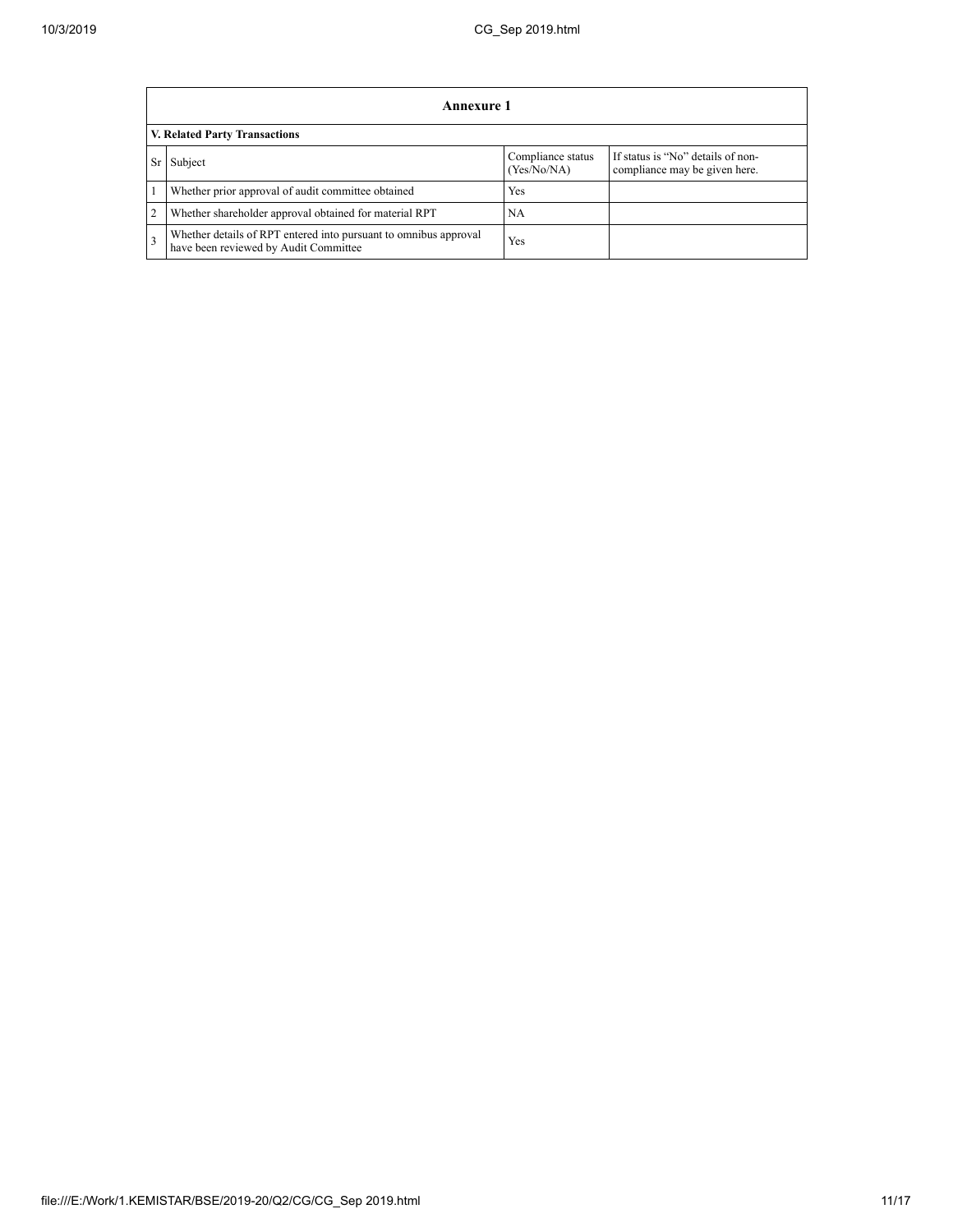|                          | <b>Annexure 1</b>                                                                                                                                                                                               |                               |  |  |  |  |  |  |  |
|--------------------------|-----------------------------------------------------------------------------------------------------------------------------------------------------------------------------------------------------------------|-------------------------------|--|--|--|--|--|--|--|
|                          | <b>VI. Affirmations</b>                                                                                                                                                                                         |                               |  |  |  |  |  |  |  |
| Sr                       | Subject                                                                                                                                                                                                         | Compliance<br>status (Yes/No) |  |  |  |  |  |  |  |
|                          | The composition of Board of Directors is in terms of SEBI (Listing obligations and disclosure requirements)<br>Regulations, 2015                                                                                | Yes                           |  |  |  |  |  |  |  |
| $\mathfrak{D}$           | The composition of the following committees is in terms of SEBI(Listing obligations and disclosure requirements)<br>Regulations, 2015 a. Audit Committee                                                        | Yes                           |  |  |  |  |  |  |  |
| 3                        | The composition of the following committees is in terms of SEBI(Listing obligations and disclosure requirements)<br>Regulations, 2015. b. Nomination & remuneration committee                                   | Yes                           |  |  |  |  |  |  |  |
| $\overline{4}$           | The composition of the following committees is in terms of SEBI(Listing obligations and disclosure requirements)<br>Regulations, 2015. c. Stakeholders relationship committee                                   | Yes                           |  |  |  |  |  |  |  |
| $\overline{\phantom{0}}$ | The composition of the following committees is in terms of SEBI(Listing obligations and disclosure requirements)<br>Regulations, 2015. d. Risk management committee (applicable to the top 500 listed entities) | NA                            |  |  |  |  |  |  |  |
| 6                        | The committee members have been made aware of their powers, role and responsibilities as specified in SEBI<br>(Listing obligations and disclosure requirements) Regulations, 2015.                              | Yes                           |  |  |  |  |  |  |  |
| 7                        | The meetings of the board of directors and the above committees have been conducted in the manner as specified in<br>SEBI (Listing obligations and disclosure requirements) Regulations, 2015.                  | Yes                           |  |  |  |  |  |  |  |
| 8                        | This report and/or the report submitted in the previous quarter has been placed before Board of Directors.                                                                                                      | Yes                           |  |  |  |  |  |  |  |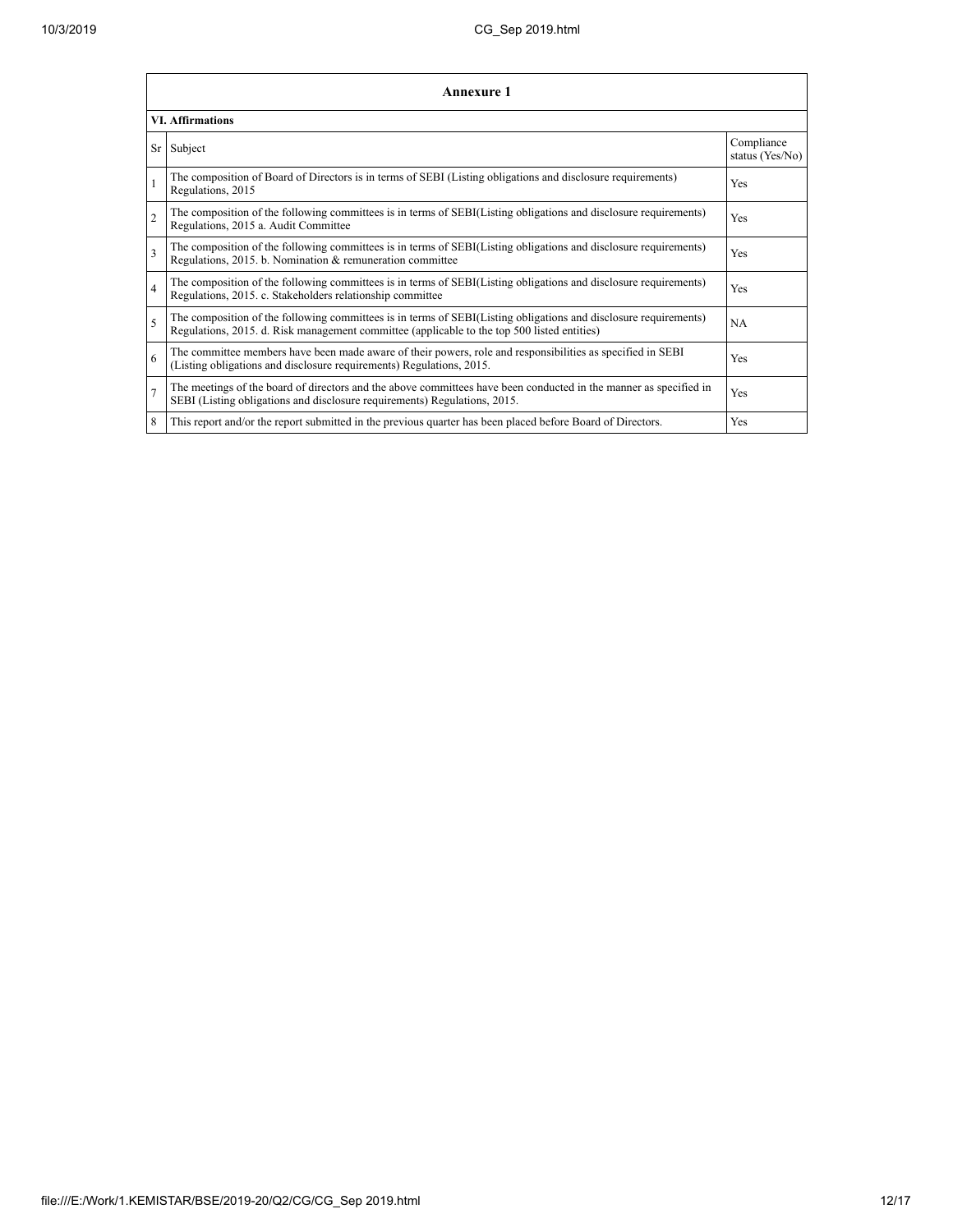| <b>Annexure 1</b> |                   |                         |  |  |
|-------------------|-------------------|-------------------------|--|--|
| <b>Sr</b>         | Subject           | Compliance status       |  |  |
|                   | Name of signatory | <b>KETANKUMAR PATEL</b> |  |  |
|                   | Designation       | Managing Director       |  |  |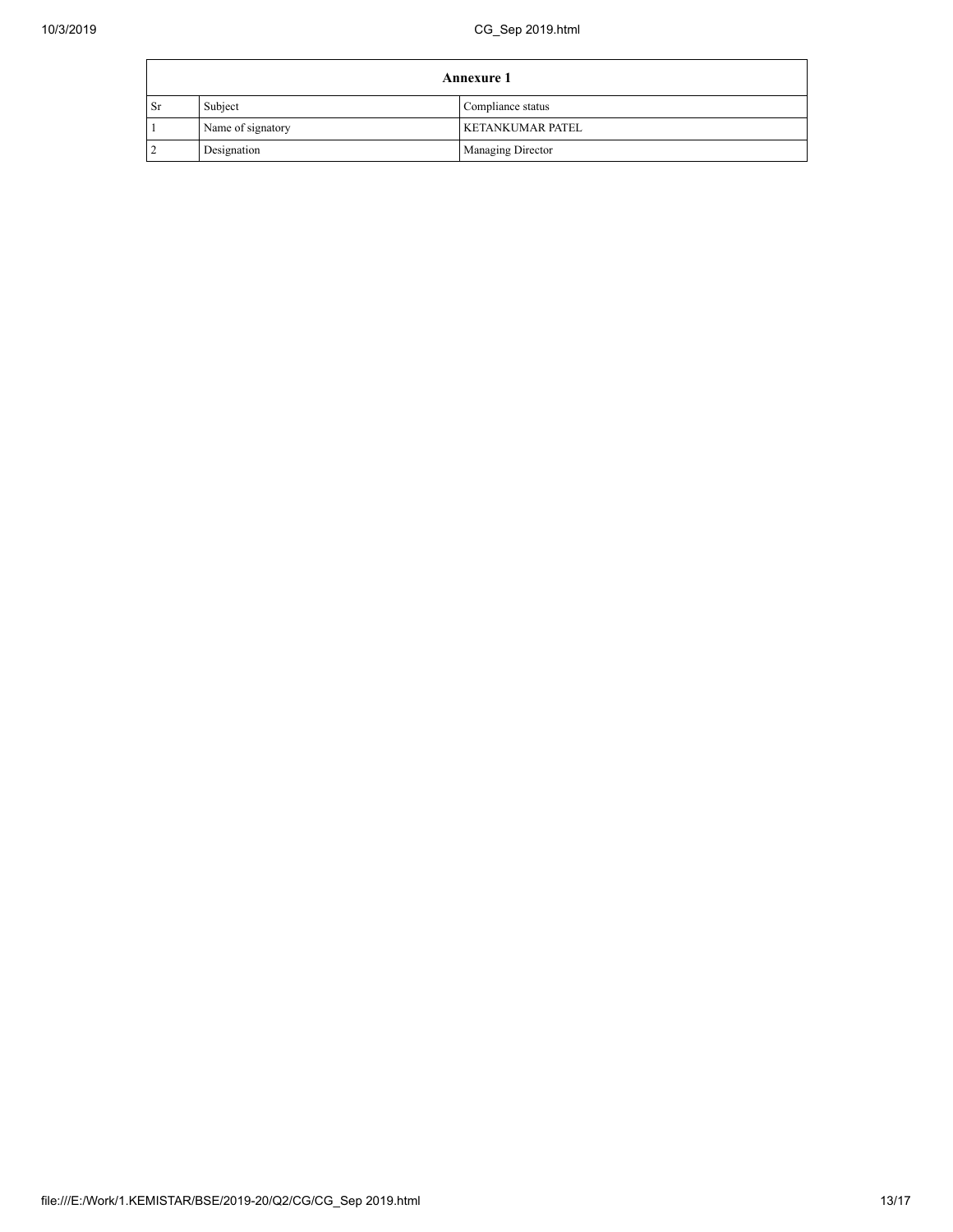|                          | <b>Annexure III</b>                                                                                                                                                                  |                                              |                                     |                                                                      |  |  |  |
|--------------------------|--------------------------------------------------------------------------------------------------------------------------------------------------------------------------------------|----------------------------------------------|-------------------------------------|----------------------------------------------------------------------|--|--|--|
| <b>III.</b> Affirmations |                                                                                                                                                                                      |                                              |                                     |                                                                      |  |  |  |
| Sr                       | Particulars                                                                                                                                                                          | Regulation<br>Number                         | Compliance<br>status<br>(Yes/No/NA) | If status is "No" details of<br>non-compliance may be<br>given here. |  |  |  |
|                          | Copy of the annual report including balance sheet, profit and loss account,<br>directors report, corporate governance report, business responsibility<br>report displayed on website | 46(2)                                        | <b>Yes</b>                          |                                                                      |  |  |  |
| $\overline{2}$           | Presence of Chairperson of Audit Committee at the Annual General<br>Meeting                                                                                                          | 18(1)(d)                                     | <b>Yes</b>                          |                                                                      |  |  |  |
| $\overline{\mathbf{3}}$  | Presence of Chairperson of the nomination and remuneration committee at<br>the annual general meeting                                                                                | 19(3)                                        | <b>Yes</b>                          |                                                                      |  |  |  |
| $\overline{4}$           | Presence of Chairperson of the Stakeholder Relationship committee at the<br>annual general meeting                                                                                   | 20(3)                                        | <b>Yes</b>                          |                                                                      |  |  |  |
| 5                        | Whether "Corporate Governance Report" disclosed in Annual Report                                                                                                                     | $34(3)$ read with<br>para C of<br>Schedule V | Yes                                 |                                                                      |  |  |  |
|                          | Any other information to be provided                                                                                                                                                 |                                              |                                     |                                                                      |  |  |  |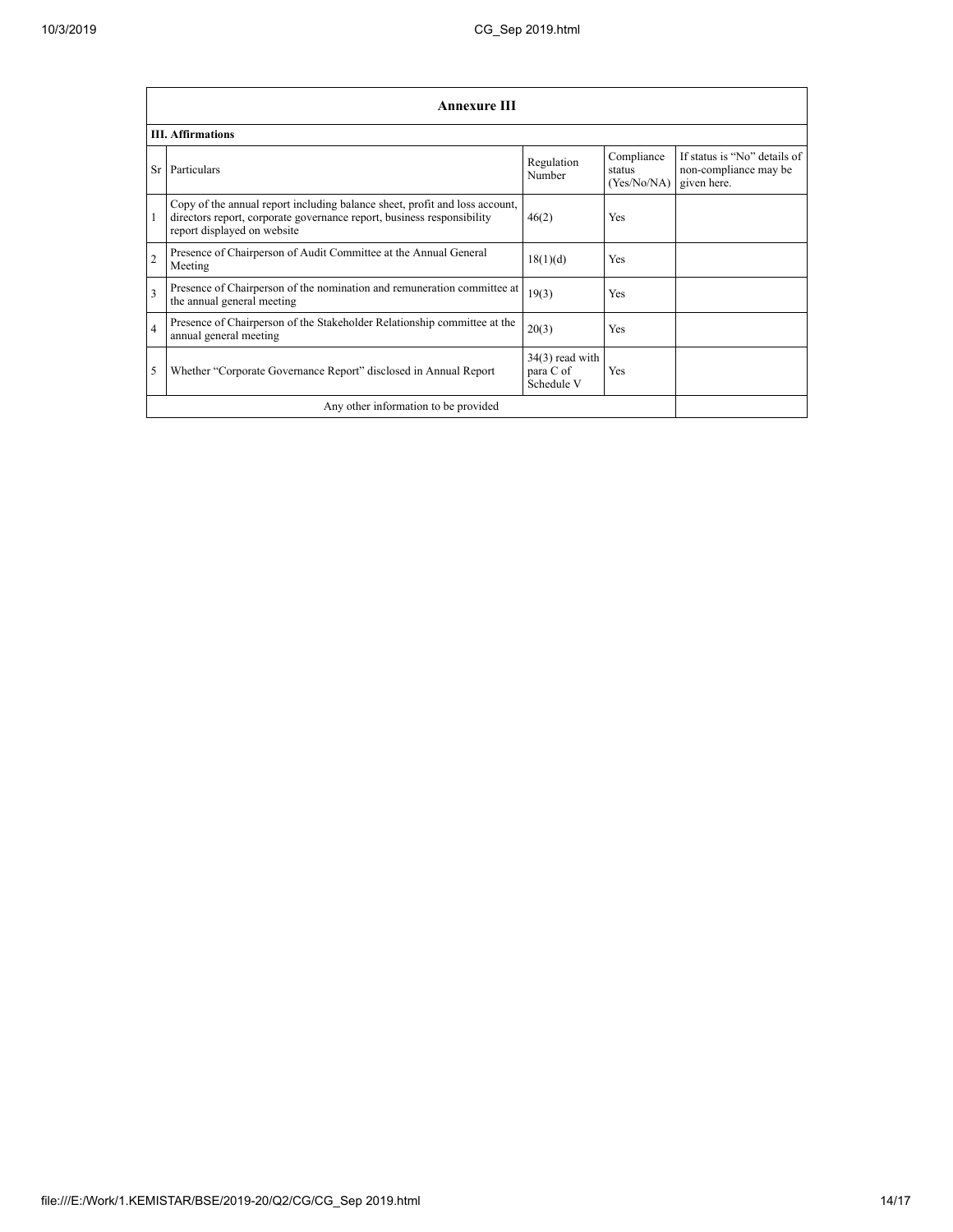| <b>Annexure III</b> |                   |                          |  |  |
|---------------------|-------------------|--------------------------|--|--|
|                     | Name of signatory | Ketankumar Patel         |  |  |
| l 2                 | Designation       | <b>Managing Director</b> |  |  |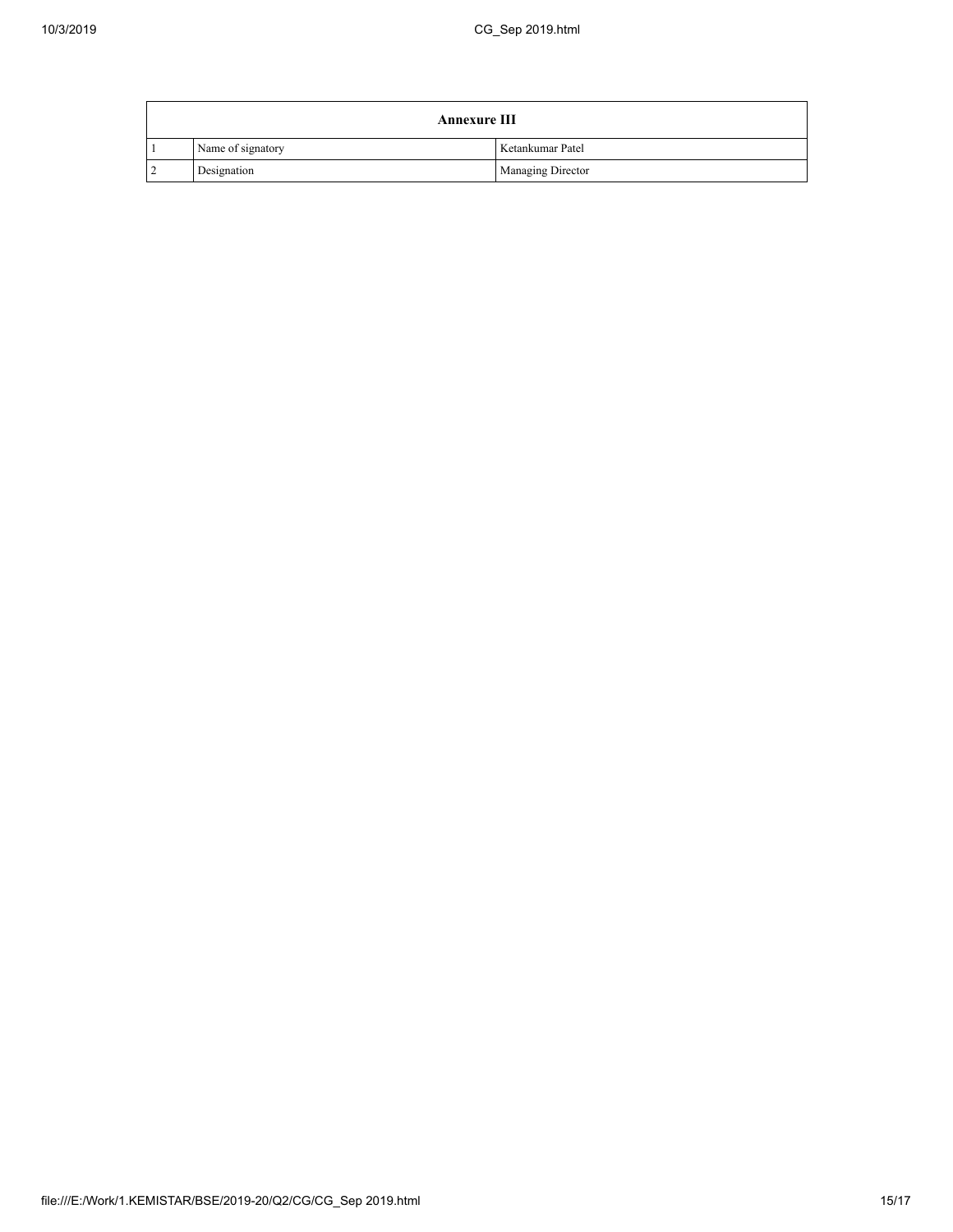Ē

| <b>Signatory Details</b> |                          |  |
|--------------------------|--------------------------|--|
| Name of signatory        | <b>KETANKUMAR PATEL</b>  |  |
| Designation of person    | <b>Managing Director</b> |  |
| Place                    | <b>AHMEDABAD</b>         |  |
| Date                     | 03-10-2019               |  |